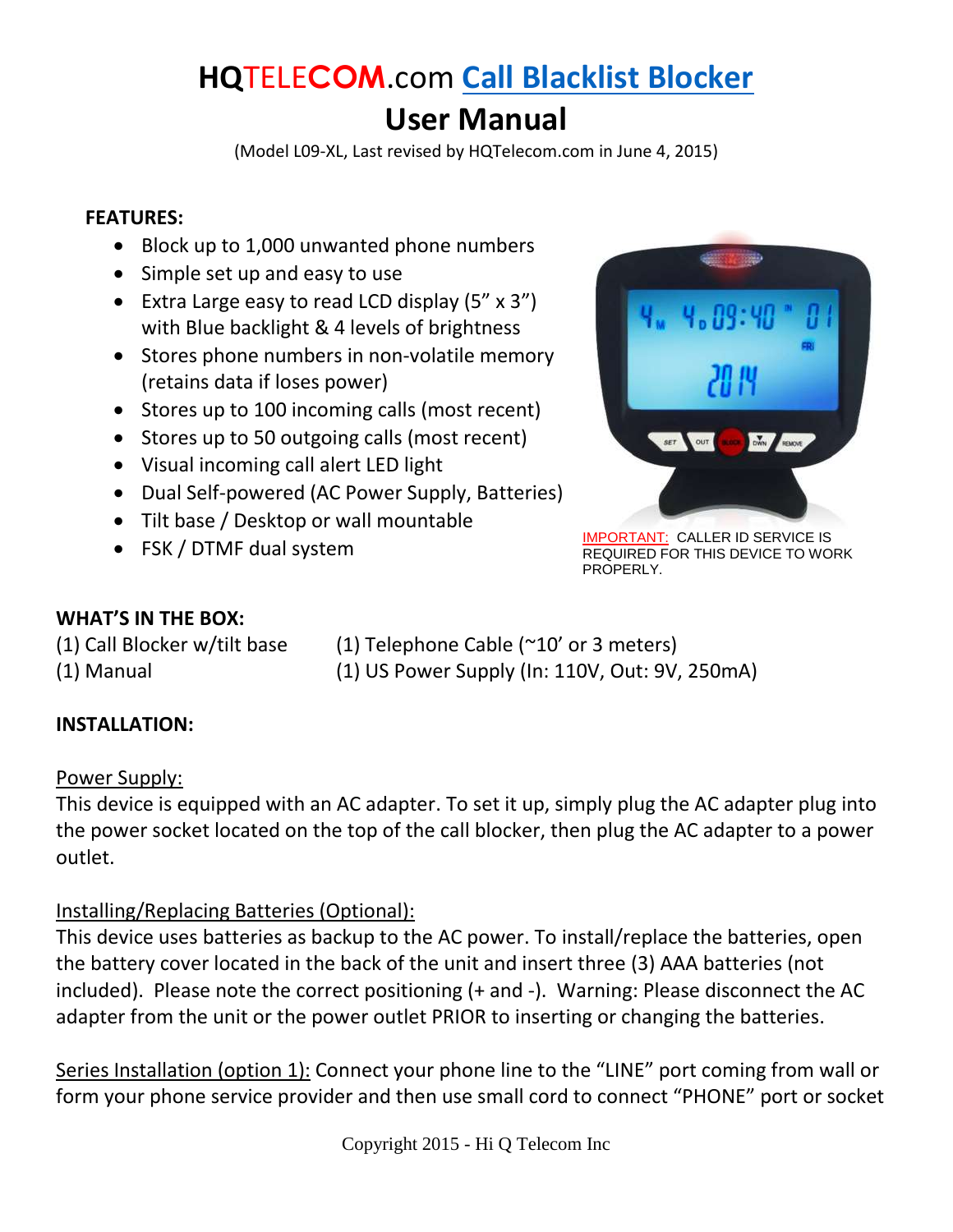directly to actual phone set as shown in the figure below.



Parallel Installation (Option 2): You may also install it in parallel with your phone(s) using a 2 way splitter (included), as shown below.



IMPORTANT: If using the parallel setup, you will still need to plug in a telephone handset to the PHONE socket (at least temporarily) to program your call blocker.

## **PROGRAMMING:**

PREPARATION: Before programming your call blocker, you will need the following:

1) A telephone handset connected on the PHONE socket of the Call Blocker.

2) You also need to be able to hear dialtone through the connected handset. You will need to use your handset's dialpad to program your call blocker.

**Make sure the BLOCK feature is "ON"** – The blocking feature should be set as "ON" at the factory. However, it's recommended that you confirm this to make sure that your call blocker is ready to starting blocking incoming calls, following these steps:

Step 1. Press [ SET ] button, the LCD screen should display "Set 1234"

Step 2. Lift off the handset (make sure you can hear the dial tone), and press [ **4** ] using the dial pad, LCD should displays "Off" or "On".

Step 3. Press [ DWN ] button to change to "On" if needed. Hang up. Done!

Once you complete the installation steps above, your call blocker is ready to start blocking unwanted numbers. Simply wait for incoming calls to ring, press the [ DWN ] button to review

Copyright 2015 - Hi Q Telecom Inc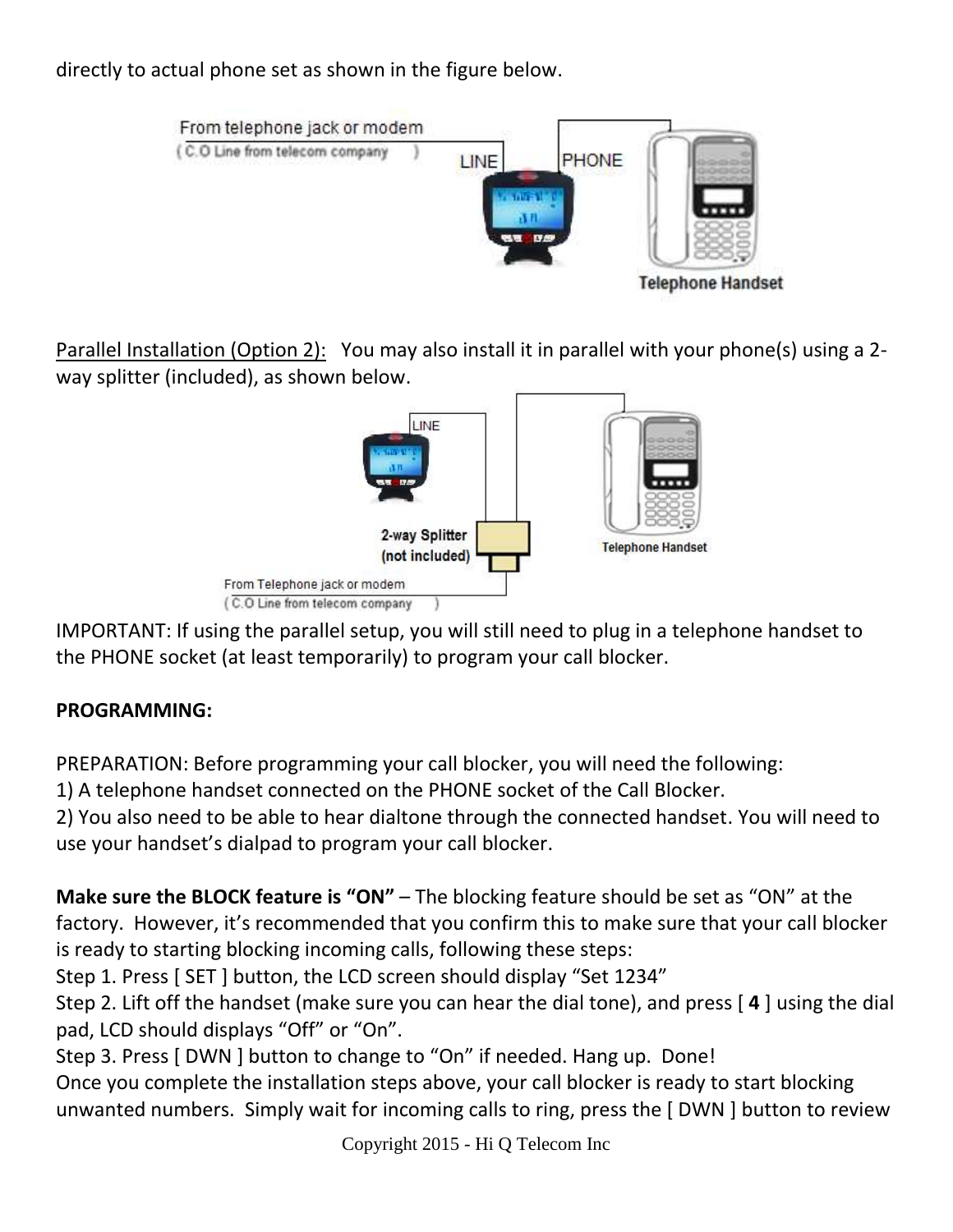the numbers and press the [ BLOCK ] button to block those numbers. It's that easy! Programming this device is completely optional.

Below are some optional programmable functions and features. Please note that none of these functions are needed for this device to block unwanted calls.

#### **1. Changing the Year (optional)**

You can modify it following these steps:

Step 1. Press [ SET ] button, the LCD screen will display "Set 1234"

Step 2. Lift off the handset (make sure you hear the dial tone) and press [ **1** ] using the dialpad. The LCD should display "20XX" (the last two digits will be blinking).

Step 3. Press [ DWN ] key to modify to the present year, then pressing [ SET ] button. At this time, the "Month" digit(s) will start blinking. You can hang up the phone and wait 15 seconds to stop blinking and exit programming mode.

#### **Modifying the DATE & TIME (Optional)**

IMPORTANT: The Day and Time will be automatically updated when receiving the first incoming call. If not, then follow the steps 1-3 above, then:

Step 4. Then enter the month setting, modifying the settings in the same way as, press the [ SET ] key followed by the date, hour and minute.

Note: Changing the date/time is optional because it is not required for this device to block calls.

#### **2. Changing the LCD Display Brightness Level (Optional)**

The factory default setting for the display brightness is 2. To change the setting: Step 1. Press the [ SET ] button (LCD display set 1234).

Step 2. Lift off up the handset (hear the dialtone), and press [ **2** ] using the dialpad. The LCD should display "LCD 2").

Step 3. Press the [ DWN ] key to switch from 1 to 4.

Step 4. Exit by pressing the [ SET ] button or hang up handset and wait 15 seconds.

#### **3. Unlock and Lock Feature**

If your device shows "LOCK" in the display, you must connect a telephone into "phone" jack, set the telephone in off-hook status and enter [  $*123456$  # ] to unlock it.

To LOCK your device and disable all features, take telephone to off-hook state, then user input **F000111 #** ] to enable lock feature.

#### **4. Check / Review / Browse Incoming Phone Numbers**

Press the [ DWN ] button to view recent incoming calls records (last 100 calls received), the LCD will display the phone number (up to 16 digits), date and time of each call.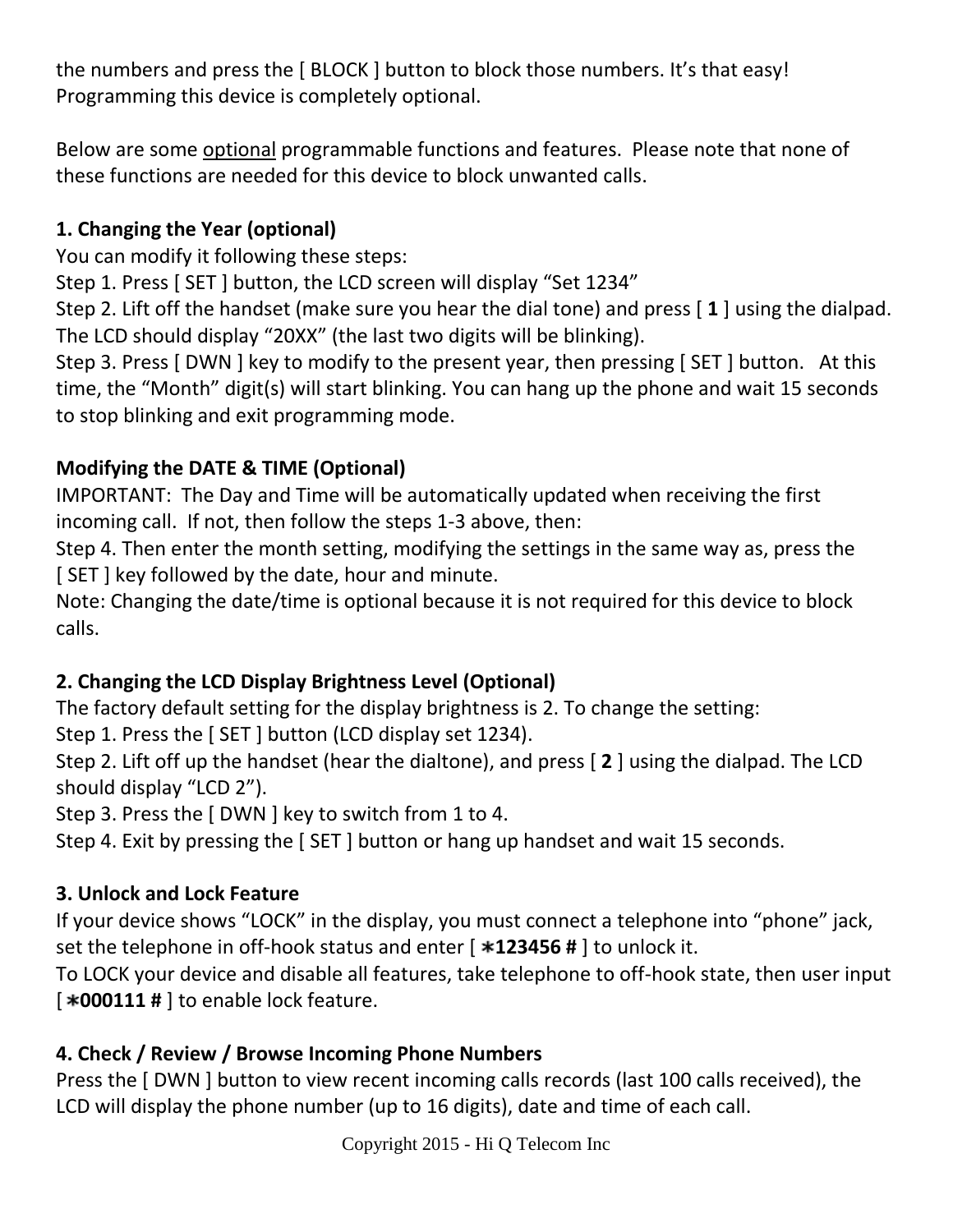## **5. Check / Review / Browse Outgoing Phone Numbers**

Press the [OUT] button to view recent outgoing calls records, press the [DWN] button to browse list, LCD display "NO CODE" when there are no calls. Each record can display up to 16 digits.

## **6. BLOCK LIST Operation**

The call blocker will automatically disconnect calls (off-hook and hang up the call) if the calling number is stored in the BLOCK LIST. Note: You may still hear 0-2 rings before calls are disconnected.

## **7. Adding New Phone Numbers to the BLOCK list**

There are 3 ways of adding unwanted phone numbers to the BLOCK list:

1. When an unwanted call is ringing, simply press the [ BLOCK ] button while your phone is ringing (before answering it) to add the number to the BLOCK list.

2. After answering an unwanted call, keep pressing the [ DWN ] button to find the number you want to block, then press the [ BLOCK ] button to add it to the list.

3. You may also enter the unwanted phone number using your handset's dialpad (dialing it out and quickly hang up). Then press the [OUT] button to find it, then press the [BLOCK] button to add it.

## **8. Check / Review / Browse phone numbers in the BLOCK list**

Press the [ BLOCK ] button to browse list of blocked calls status, LCD will display the phone numbers. Continue to press the [ DWN ] key, user may loop-check all calls in blocked list. If no any blocked call information, LCD will display "NO CODE". You can also use the SET function [ **3** ] to view this list, as follows:

Step 1. Press [ SET ] button, the LCD screen will display "Set 1234"

Step 2. Lift off the handset (make sure you hear the dial tone) and press [ **3** ] using the dialpad. The LCD should display the first number stored in the BLOCK list.

Step 3. Keep pressing the [ DWN ] key to view the numbers.

## **9. Remove a phone number from the BLOCK list**

Press the BLOCK button, then press the [ DWN ] button to browse list. Then, press the [ REMOVE ] button to delete number from the list.

IMPORTANT: Do not to press and hold the [ REMOVE ] button for more than 3 seconds. If you do, you will remove all the numbers stored in the BLOCK list.

## **10. Remove a phone number from the INCOMING call list**

Press the [ DWN ] button to browse the list, then press the [ REMOVE ] button to delete number from the list.